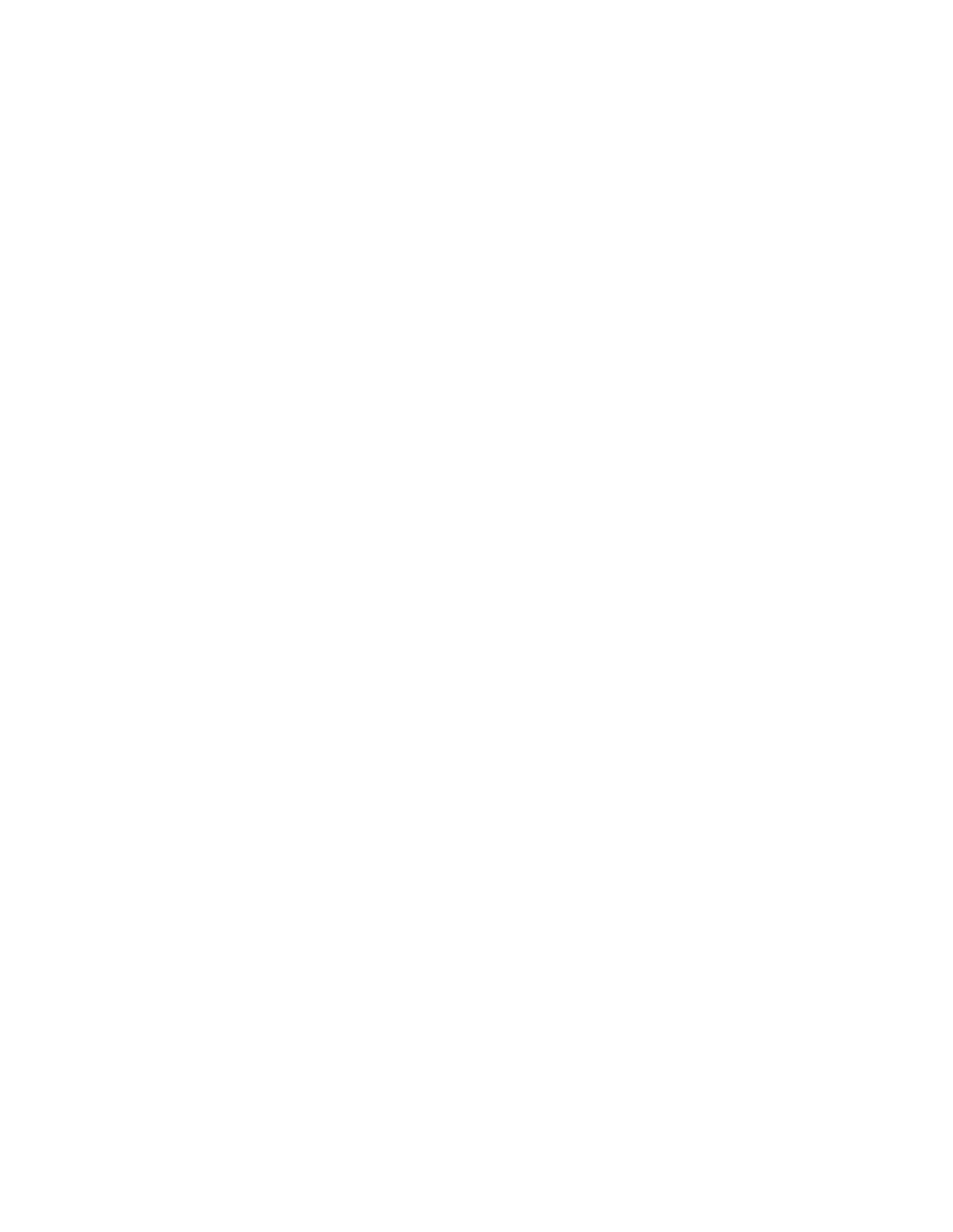## **Statement by Mr. Rosthom Fadli Governor of the Bank of Algeria On behalf of Islamic Republic of Afghanistan, Algeria, Ghana, Islamic Republic of Iran, Libya, Morocco, Pakistan, and Tunisia**

At the outset, we would like to express our sincere hope for an early, peaceful and durable resolution of the war in Ukraine. The war has confronted the world economy with a serious crisis just as it had begun to recover from the COVID-19 pandemic shock and its aftermath. The adverse spillovers of the war have already been felt far and wide, through a set of direct and indirect channels and with different degrees of intensity across countries. Most prominently, the war and associated sanctions on Russia, self-imposed sanctions, and disruptions in energy and grain trade have been manifested in steep increases in energy and food prices hitting the vulnerable groups worldwide the hardest. Food insecurity has emerged as a global crisis. The plight of the Ukrainian refugees and internally displaced peoples in Europe is a sad reminder of the plight of all refugees and displaced populations from other conflicts in other regions. Compounding the scarring effects of the pandemic, the war in Europe could substantially weaken—if not permanently rupture—the trade, financial and technology links that have been developed and strengthened over the past decades.

The war in Ukraine should not distract us, however, from the COVID-19 pandemic that is still there to be defeated—we have won the early battles but not yet the war. The recent mutations and spread of new variants of the virus should be of great concern, especially for the unvaccinated population. It is very disappointing that more than half of the Fund members will not be able to meet the Fund vaccination targets, and that the vaccination rates in many LICs, mostly in Africa, are still in single digits. Improving vaccine access and strengthening healthcare measures, particularly in regions and countries lagging in vaccine coverage, should remain in focus until the pandemic is over.

Faced with a new set of challenges, it is crucial for policymakers to clearly identify policy priorities and design well measured policies to safeguard macroeconomic stability and address the scarring effects of the two overlapping crises. Policies should be tailor-made and country-specific for full effectiveness. Supporting the recovery, in the context of limited fiscal space, calls for a careful calibration of withdrawal of pandemic-related emergency measures, while protecting low-income households through targeted subsidies and income transfers. The war, and its consequent impact on prices, has also accelerated the tightening of global financial conditions that was already underway in response to rising inflation before the war. With inflation now expected to remain higher for longer and be less transitory than expected only a few months ago, a protracted period of tight financial market conditions would be placing the highly indebted EMDCs at elevated risk through capital outflows, currency depreciation, higher debt service costs, and constrained access to international financial markets. The IMF played a pivotal role in successfully helping members to cope with the economic and financial fallout of the pandemic and is now expected to rise to the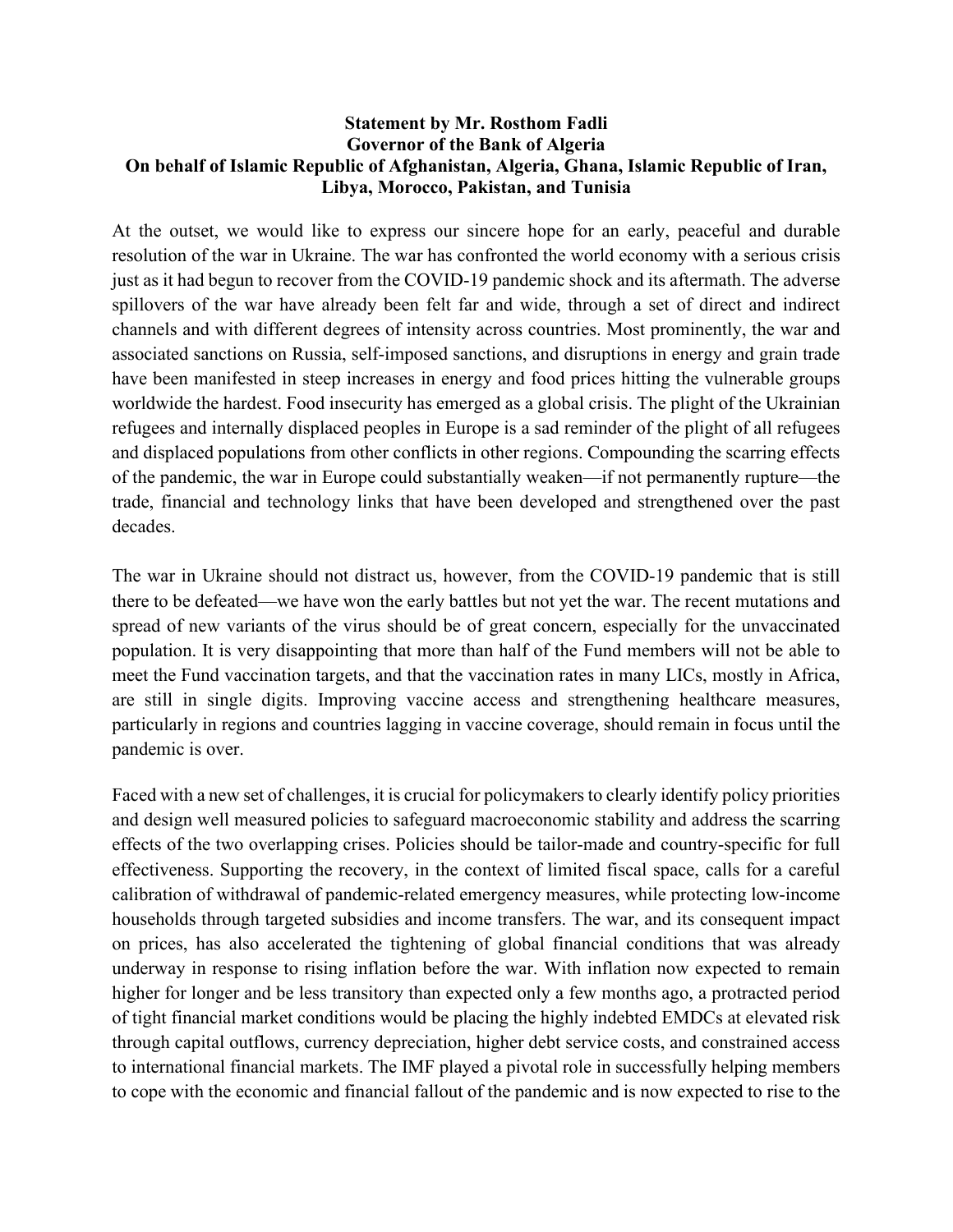challenge again and help members address the negative spillovers of the new global crisis. We welcome the IMF's recognition of acute vulnerabilities of fragile and conflict-affected states (FCS) and its intention to customize financial and CD support to country circumstances and step-up partnership with other development partners and institutions, in the context of the new FCS Strategy.

The welfare gains of the past few decades, and our more recent successful collective effort in fighting a common enemy—the COVID-19 pandemic—are testaments to shared benefits of multilateralism. Strong multilateral cooperation is crucial now more than ever to protect the rulesbased multilateral trade system, safeguard global financial stability and meet new challenges. The rapid growth of digitalization presents opportunities but also risks to financial stability and even to the international monetary system. We welcome Fund's deepening of its expertise for assessing the potential risks of digitalization and developing guideless to mitigate such risks through a multilateral effort.

Swift and coordinated international action is needed to prevent food insecurity becoming a fullblown humanitarian crisis. In this connection, we welcome the proposed joint action of the Fund, the World Bank, the World Food Program and World Trade Organization to help provide emergency food supplies and financial support to vulnerable countries through grants; facilitate unhindered trade; and invest in sustainable food production. We encourage other IFIs, UN agencies and NGOs to join and strengthen the initiative to prevent a new humanitarian disaster. The famines in Afghanistan, Yemen and pockets in Africa must not be forgotten. We note with deep concern that the rising food and energy prices are fueling social tensions and threatening political stability.

As in other parts of the world, the shock of the war in Ukraine is reverberating across countries in our constituency. Higher food prices have pushed the poor into deeper poverty and have made parts of the middle class vulnerable to food insecurity, while the tightening of global financial markets is placing some countries in our constituency at the serious risk of constrained access to external financing. The Fund should be attentive to the difficult trade-offs and competing challenges that our authorities are facing. The Fund's policy advice should be even more pragmatic and country-specific than ever, considering the delicate socio-political balance in many countries. The higher oil prices have provided a temporary respite for the oil and gas exporters in our constituency for sure, but it is important to keep in mind that these countries are also facing costly transitional challenges of their own. They recognize that their long-term efforts towards economic diversifications should not be side-lined by temporary windfall gains and that diversification is necessary to avoid boom-bust cycles of the past. As always, they continue to be committed to the stability of the international oil and gas markets.

The low-income countries (LIC) that have been hit hard by the double shocks need sustained international financial support at concessional terms and generous debt relief. The LICs emerged from the pandemic with little or no policy space, significant financing constraints and elevated